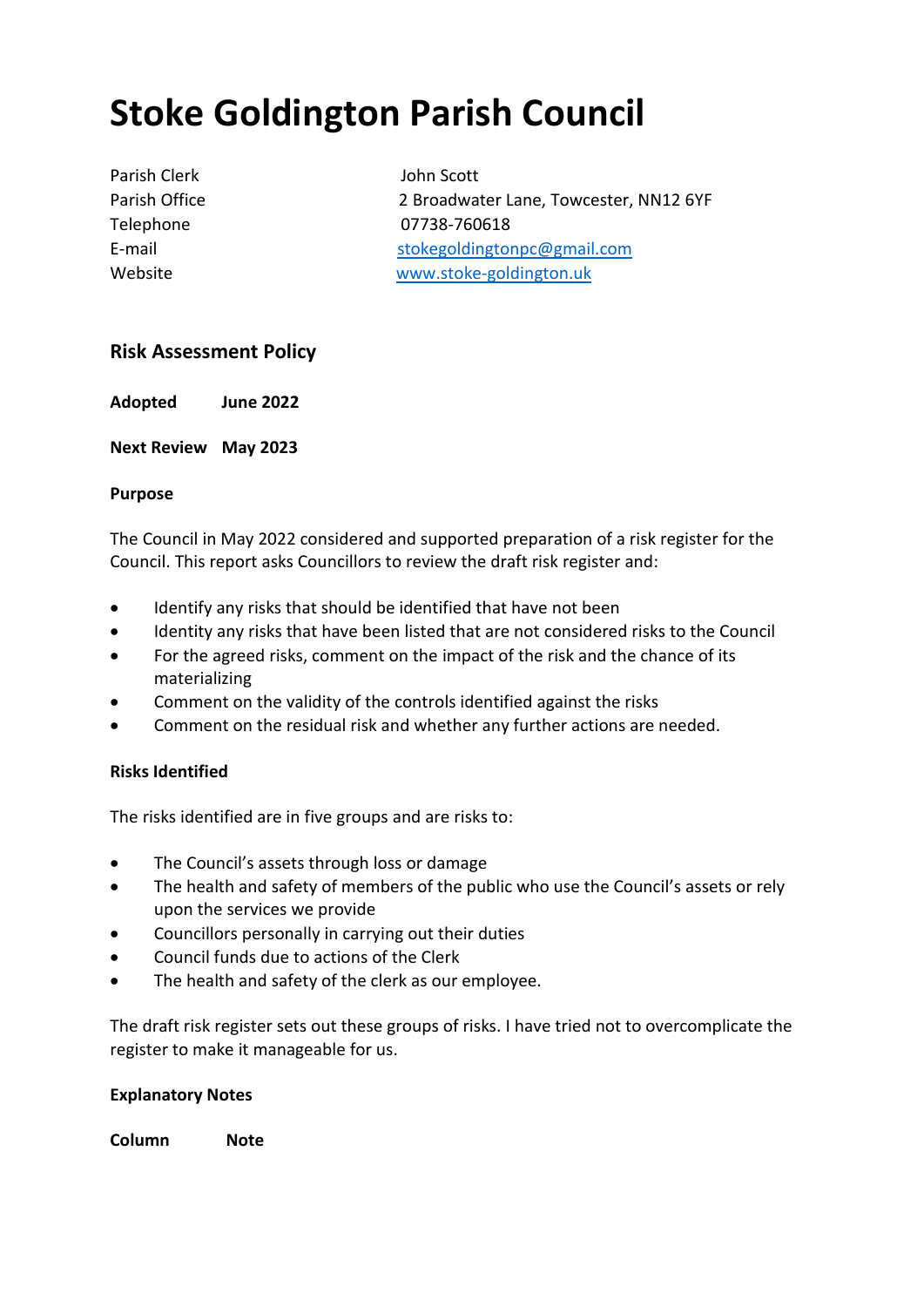| A              | A simple statement of what the risk is. Ideally, we should have an owner for<br>each risk. This person should lead on getting actions done where needed. |
|----------------|----------------------------------------------------------------------------------------------------------------------------------------------------------|
| B              | How much harm the risk could cause. NALC suggests a six-point scale:                                                                                     |
| $\mathbf{1}$   | Trivial injury or loss to a person or the PC                                                                                                             |
| $\overline{2}$ | Minor injury or loss to a person or the PC                                                                                                               |
| 3              | Major injury to one person or significant loss to a person or the PC                                                                                     |
| 4              | Major injury or loss to many people                                                                                                                      |
| 5              | Death of one person or loss sufficient to exhaust PC reserves                                                                                            |
| 6              | Multiple deaths                                                                                                                                          |
| C              | How likely a risk is to materialize. Again, NCALC suggests a six-point scale:                                                                            |
| 1              | Improbable                                                                                                                                               |
| $\overline{2}$ | Possible                                                                                                                                                 |
| 3              | Occasional                                                                                                                                               |
| 4              | Frequent, irregular                                                                                                                                      |
| 5              | Frequent and regular                                                                                                                                     |
| 6              | Common                                                                                                                                                   |
|                |                                                                                                                                                          |

- D The risk score is the product of impact and likelihood. Scores above 5 need action.
- E Actions are:
- Terminate: stop doing it the way we are get rid of the asset
- Treat: prevent access to the hazard, organize to reduce exposure, issue personal protective equipment
- Transfer: insure the risk if possible
- Tolerate: do nothing while the score is below 5.

For each actionable risk we need an action that is practical, affordable and we are minded to do if we have to do it.

H This is how much of a risk we feel remains after our actions. A red, amber, or green rating might be useful with amber or red needing further action.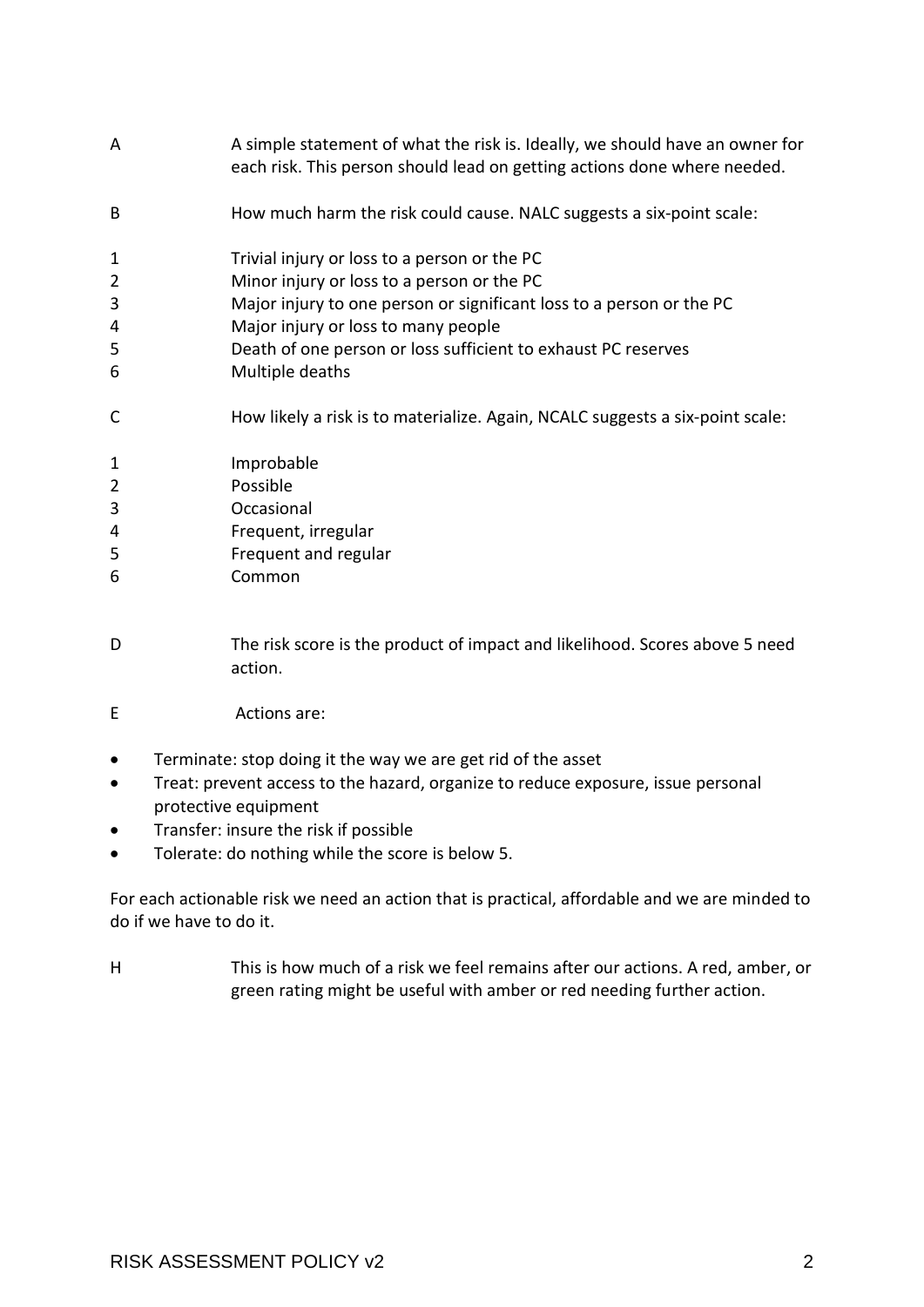|   | <b>Risk to People or Property</b>                                                                                                                                                                              |        | <b>Our Assessment</b> |    | <b>Our Actions</b>                                                                                                                                                                                    | <b>Residual Risk</b> |
|---|----------------------------------------------------------------------------------------------------------------------------------------------------------------------------------------------------------------|--------|-----------------------|----|-------------------------------------------------------------------------------------------------------------------------------------------------------------------------------------------------------|----------------------|
|   |                                                                                                                                                                                                                | Impact | Chance                |    |                                                                                                                                                                                                       |                      |
|   | A                                                                                                                                                                                                              | B      | C                     | D  | F                                                                                                                                                                                                     | H                    |
| 1 | Members of the public injure themselves using<br>any of the equipment we provide, particularly:                                                                                                                | 5      | $\overline{2}$        | 10 | Inspect the equipment frequently and<br>$\bullet$<br>report faults to the clerk for action                                                                                                            | Green                |
|   | • The Recreation Field and its equipment<br>The bus shelter.<br>$\bullet$                                                                                                                                      |        |                       |    | Get a periodic professional safety review of<br>the playing field and its equipment                                                                                                                   |                      |
|   | • The notice boards<br>• The Reading Room.                                                                                                                                                                     |        |                       |    | Maintain and replace as needed the notice<br>$\bullet$<br>boards, bus stop equipment and chairs                                                                                                       |                      |
|   | Risk owners:<br>• The playing field and its equipment                                                                                                                                                          |        |                       |    | Restrict access where possible to the<br>$\bullet$<br>Reading Room to prevent injury from<br>equipment there                                                                                          |                      |
|   | • The bus shelter.                                                                                                                                                                                             |        |                       |    | Maintain Reading Room equipment                                                                                                                                                                       |                      |
|   | The notice boards                                                                                                                                                                                              |        |                       |    | Insure against injury<br>$\bullet$                                                                                                                                                                    |                      |
|   | • The Reading Room.                                                                                                                                                                                            |        |                       |    | Alert playing field users that access is at<br>$\bullet$<br>their risk                                                                                                                                |                      |
|   |                                                                                                                                                                                                                |        |                       |    | $\bullet$                                                                                                                                                                                             |                      |
| 2 | Council assets are damaged or lost because of<br>wear and tear, accidental or deliberate damage or                                                                                                             | 5      | $\overline{2}$        | 10 | Significant assets are insured at<br>$\bullet$<br>replacement value                                                                                                                                   | Green                |
|   | theft.<br>Risk owner:                                                                                                                                                                                          |        |                       |    | Where possible assets are held with<br>$\bullet$<br>reasonable security with keys held by<br>responsible people                                                                                       |                      |
|   |                                                                                                                                                                                                                |        |                       |    | The Council holds limited reserves to<br>$\bullet$<br>replace worn out assets or low value assets.                                                                                                    |                      |
| 3 | Councillors are held personally liable for<br>surcharges by members of the public or the Audit<br>Commission for their actions or their failure to act<br>in accordance with their statutory responsibilities. | 4      | $\overline{2}$        | 8  | Effective induction for new Councillors<br>$\bullet$<br>Clear Standing Orders in accordance with<br>good practice<br>The Council recruits and retains an<br>$\bullet$<br>experienced, competent clerk | Amber                |
|   |                                                                                                                                                                                                                |        |                       |    | The clerk is given effective introductory<br>training and ongoing professional                                                                                                                        |                      |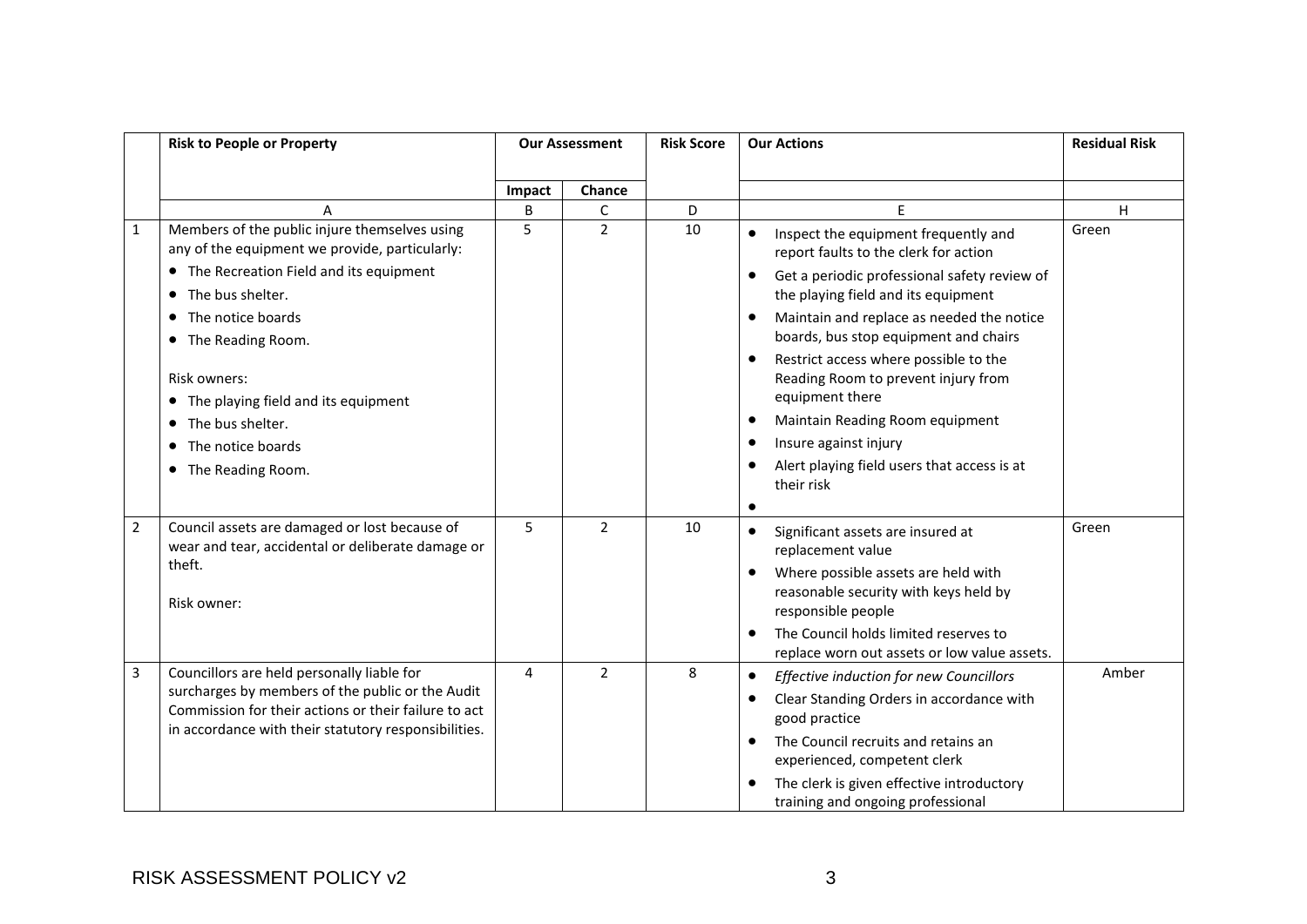|   | <b>Risk to People or Property</b>                                                           |        | <b>Our Assessment</b> |   | <b>Our Actions</b>                                                                                                                                                                | <b>Residual Risk</b> |
|---|---------------------------------------------------------------------------------------------|--------|-----------------------|---|-----------------------------------------------------------------------------------------------------------------------------------------------------------------------------------|----------------------|
|   |                                                                                             |        |                       |   |                                                                                                                                                                                   |                      |
|   |                                                                                             | Impact | Chance                |   |                                                                                                                                                                                   |                      |
|   | A                                                                                           | B      | $\mathsf{C}$          | D | E<br>development                                                                                                                                                                  | H                    |
|   |                                                                                             |        |                       |   | The clerk can call on specialist advice from<br>$\bullet$<br>MKC or other bodies' specialist knowledge                                                                            |                      |
|   |                                                                                             |        |                       |   | The clerk attends all and every meeting and<br>$\bullet$<br>is free to advise and speak                                                                                           |                      |
|   |                                                                                             |        |                       |   | Meetings have clear agendas, are well<br>$\bullet$<br>minuted and are publicly available                                                                                          |                      |
|   |                                                                                             |        |                       |   | The public may attend meetings to speak on<br>pre-notified items                                                                                                                  |                      |
|   |                                                                                             |        |                       |   | Councillors may attend training in their<br>$\bullet$<br>duties                                                                                                                   |                      |
|   |                                                                                             |        |                       |   | Proposals to commit Council funds or take<br>$\bullet$<br>other actions in the Council's name can only<br>be made by a consensus of the Councillors<br>on the advice of the clerk |                      |
|   |                                                                                             |        |                       |   | Council cheques must be signed by two<br>Councillors                                                                                                                              |                      |
|   |                                                                                             |        |                       |   | It is probably not public policy to allow<br>$\bullet$<br>unpaid volunteers to be held liable for fear<br>of discouraging the rest                                                |                      |
|   |                                                                                             |        |                       |   | The Council's spending is subject to annual<br>$\bullet$<br>audit by an independent auditor appointed<br>by the Audit Commission.                                                 |                      |
| 4 | The clerk carries out all the Council's<br>administration, removing segregation of duty and | 5      | $\mathbf{1}$          | 5 | Council funds are limited and may not be<br>$\bullet$<br>worth the risk                                                                                                           | Green                |
|   | increasing opportunity for misuse of funds.                                                 |        |                       |   | The Council has fidelity insurance                                                                                                                                                |                      |
|   |                                                                                             |        |                       |   | All Council spending is by cheque signed by<br>two Councillors                                                                                                                    |                      |
|   |                                                                                             |        |                       |   | Payments are backed by vouchers                                                                                                                                                   |                      |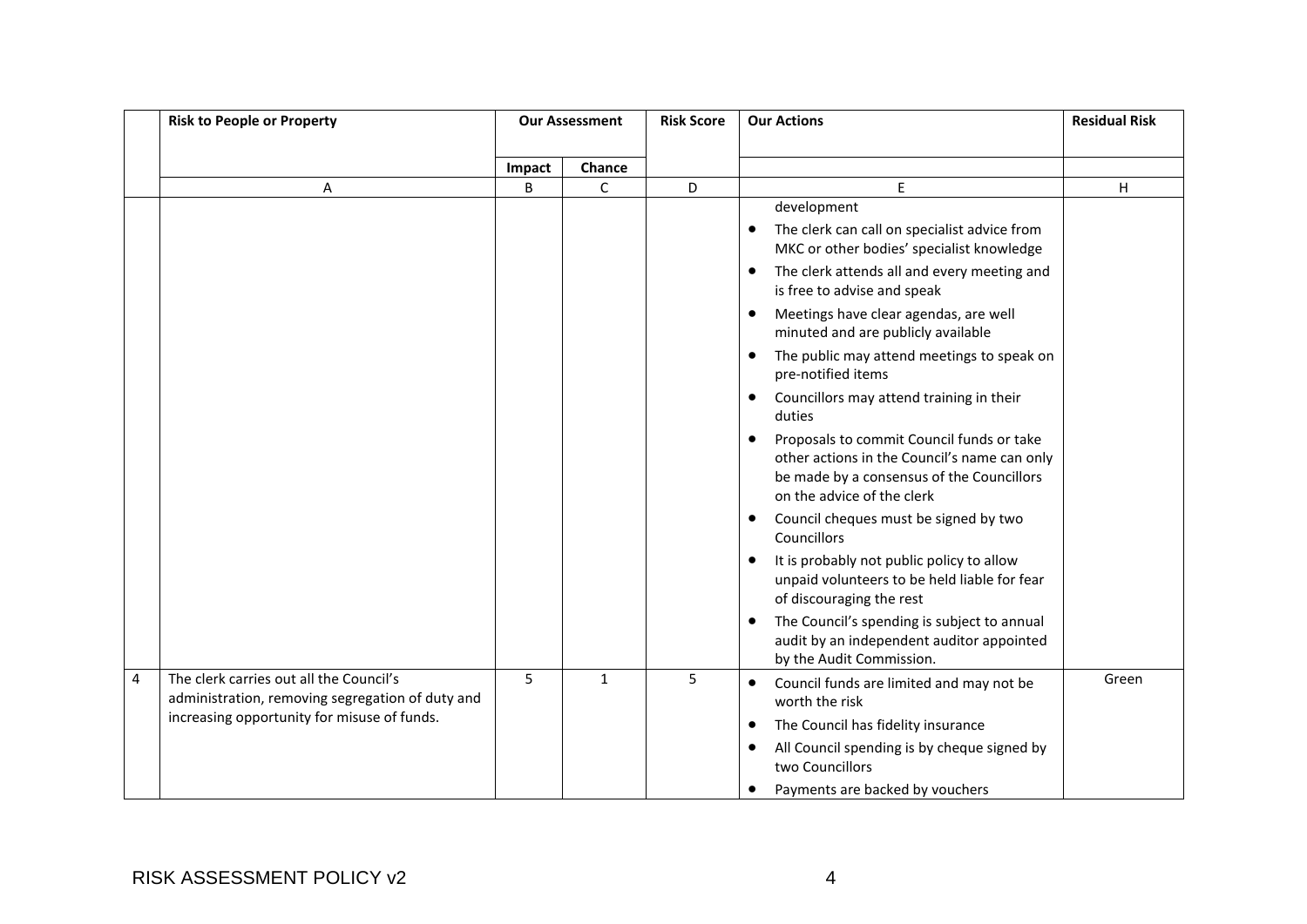|   | <b>Risk to People or Property</b>                                                                 |        | <b>Our Assessment</b> |   | <b>Our Actions</b>                                                                                                                                                                                                                                                                                                                                                                                                                                                                                                                                                                                                                                                                                                                                                                                                                                                               | <b>Residual Risk</b> |
|---|---------------------------------------------------------------------------------------------------|--------|-----------------------|---|----------------------------------------------------------------------------------------------------------------------------------------------------------------------------------------------------------------------------------------------------------------------------------------------------------------------------------------------------------------------------------------------------------------------------------------------------------------------------------------------------------------------------------------------------------------------------------------------------------------------------------------------------------------------------------------------------------------------------------------------------------------------------------------------------------------------------------------------------------------------------------|----------------------|
|   |                                                                                                   | Impact | Chance                |   |                                                                                                                                                                                                                                                                                                                                                                                                                                                                                                                                                                                                                                                                                                                                                                                                                                                                                  |                      |
|   | Α                                                                                                 | B      | $\mathsf C$           | D | E                                                                                                                                                                                                                                                                                                                                                                                                                                                                                                                                                                                                                                                                                                                                                                                                                                                                                | H                    |
|   |                                                                                                   |        |                       |   | Council precept is paid direct to its bank<br>$\bullet$<br>account<br>The Council does not hold cash<br>٠<br>There is an independent audit<br>$\bullet$<br>The clerk schedules out all spending at each<br>$\bullet$<br>meeting based on Council decisions and<br>provides an annual account for Councillors<br>to review.                                                                                                                                                                                                                                                                                                                                                                                                                                                                                                                                                       |                      |
| 5 | The clerk is the Council's paid employee, and the<br>Council is liable for her health and safety. | 4      | $\overline{2}$        | 8 | The Council has insurance for liability to<br>$\bullet$<br>employees for injury or loss in performing<br>their duties.<br>The clerk has been made aware of their<br>$\bullet$<br>responsibility for their own health and<br>safely and has a notice of relative<br>responsibilities posted in her office at<br>home.<br>The Council is not liable for the self-<br>$\bullet$<br>employed clerk's home working<br>environment<br>The clerk's other places of work on Council<br>$\bullet$<br>business, the Reading Room or notice<br>boards, are maintained, and insured for<br>injury to users as above<br>The clerk's home to work travel is covered<br>$\bullet$<br>by their motor insurance policy<br>The clerk only attends approved training or<br>$\bullet$<br>consultation events on Council business and<br>the venues for these are insured by those<br>operating them. | Green                |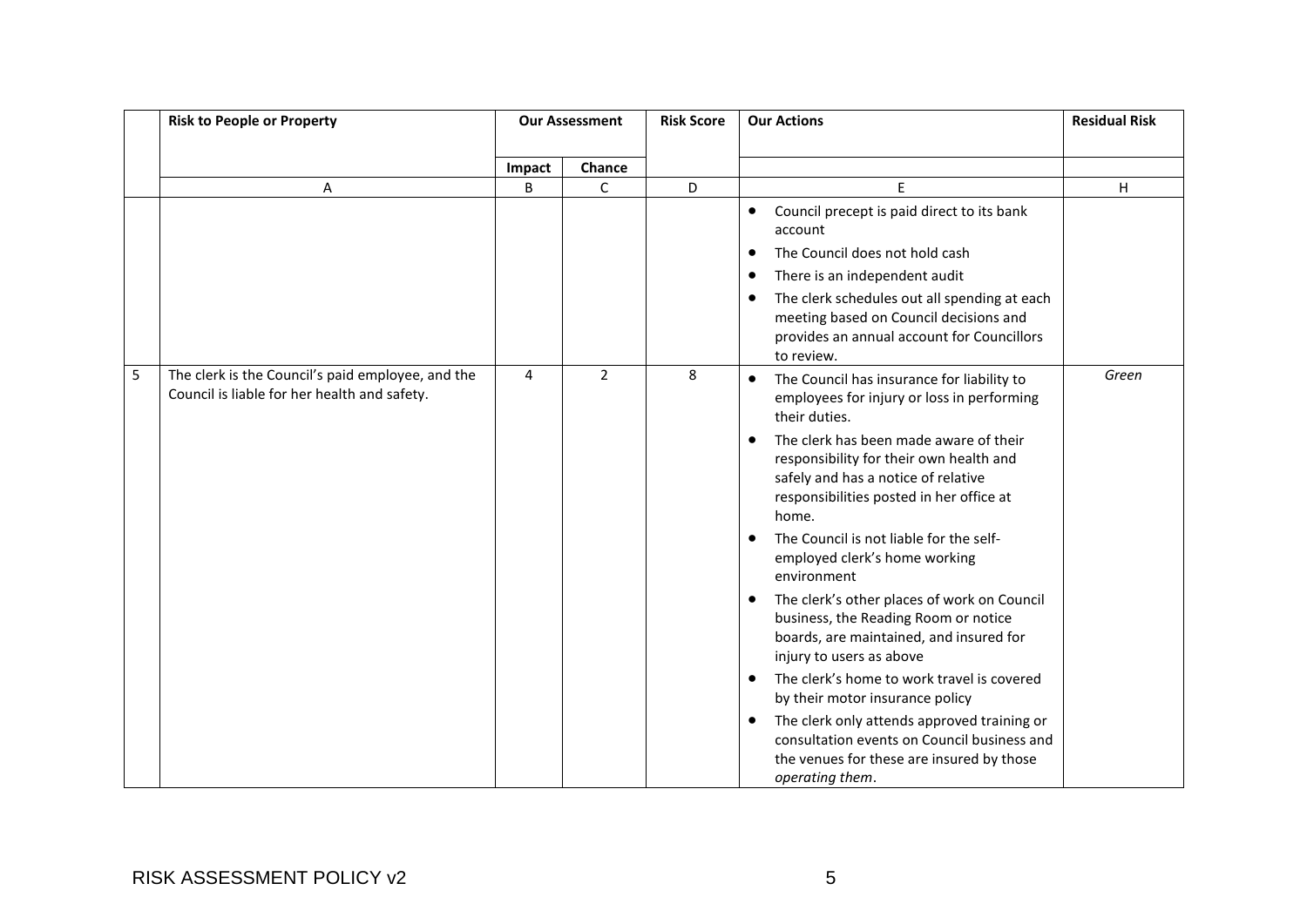| <b>PARISH CLERK</b><br>Loss of Clerk or<br>absence due to<br>illness    | Chairman             | Operation of Council - not<br>meeting legal<br>requirements | Parish council |                                                                                           |                                                                                                                        |
|-------------------------------------------------------------------------|----------------------|-------------------------------------------------------------|----------------|-------------------------------------------------------------------------------------------|------------------------------------------------------------------------------------------------------------------------|
| <b>FINANCIAL</b><br><b>MATTERS</b><br><b>Banking</b><br>arrangements    | Internal<br>verifier |                                                             | Clerk          | Banking in person or by post as<br>required                                               | Quarterly checking of paying in book<br>by Internal Verifier                                                           |
| Insurance<br>provision                                                  | Council              | Non-renewal of policy                                       | Council/Clerk  | Policy considered annually and<br>renewed by minuted agreement.                           | Annual check by Internal Auditor                                                                                       |
| VAT return and<br>submission                                            | Internal<br>verifier | Failure to calculate and<br>submit                          | Clerk/RFO      | Generally annual submission by<br>the Clerk. More frequently if large<br>project underway | Computerised accounting system<br>produced detail which is submitted<br>annually as part of annual accounts<br>process |
| Contingency fund<br>for Clerk's<br>Gratuity and<br><b>Election fees</b> | Council              |                                                             | Council/Clerk  | Written into budgeting process<br>prior to precept submission                             | Part of budget making process                                                                                          |
| Budget agreed.<br>monitored and<br>reported                             | Council              |                                                             | Council/Clerk  | Quarterly reporting by Clerk/RFO<br>of income and expenditure against<br>budget           | Noted by council on a quarterly basis                                                                                  |
| Precept<br>requested                                                    | Council              |                                                             | Clerk/RFO      | Precept agreed post budget<br>making and submitted by Clerk as<br>requested               | Submission report to Council and<br>minuted                                                                            |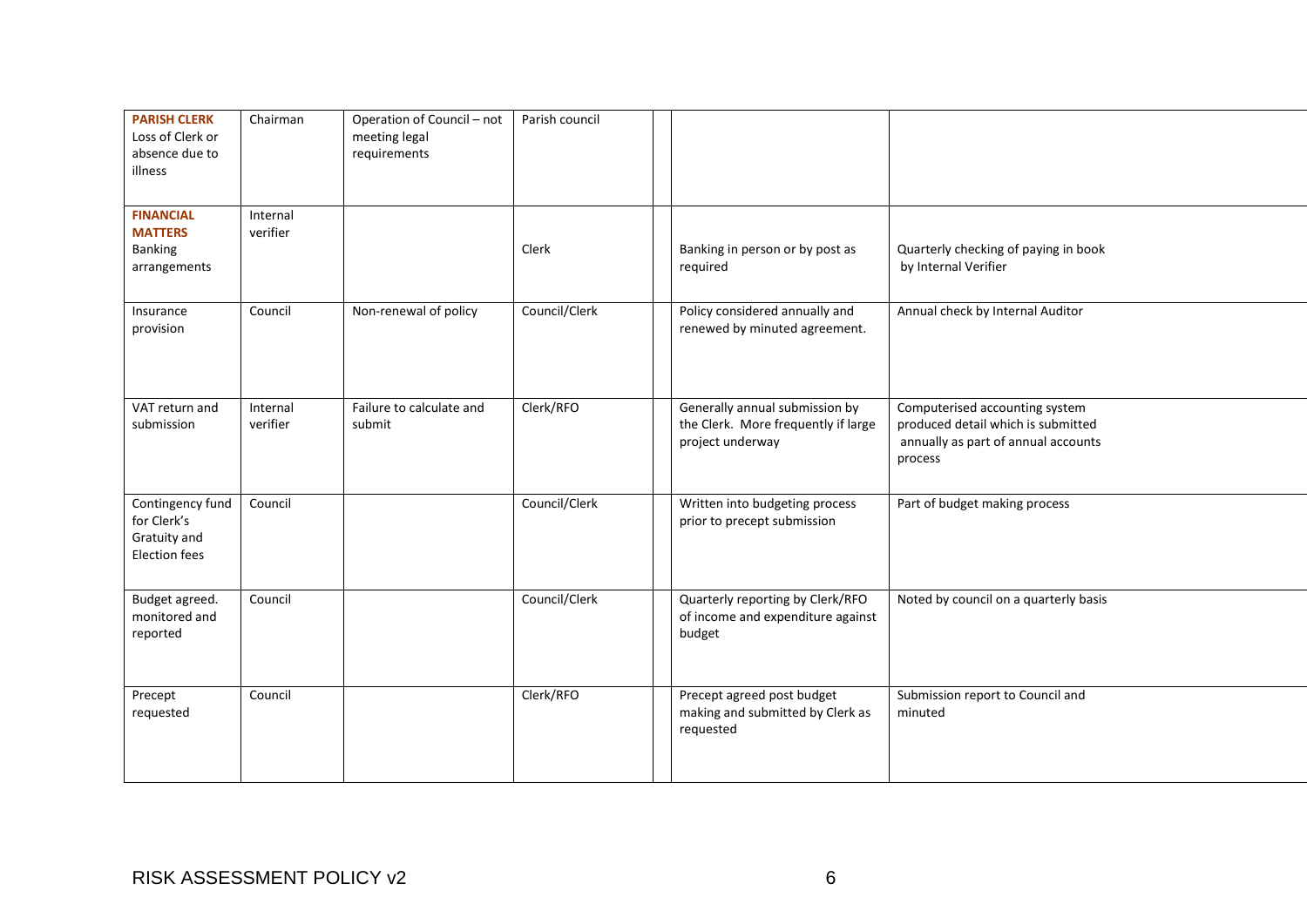| Payment<br>approval<br>procedure       | Council              | Failure to minute<br>agreement                                                                                                                                              | Clerk         | Payments listed monthly on<br>meeting Agenda                                                     | Payments agreed and signed by two<br>Councillors.<br>Cheque subs and accompanying invoices initialled<br>by two Councillors |
|----------------------------------------|----------------------|-----------------------------------------------------------------------------------------------------------------------------------------------------------------------------|---------------|--------------------------------------------------------------------------------------------------|-----------------------------------------------------------------------------------------------------------------------------|
| Bank<br>Reconciliation                 | Internal<br>verifier | Failure to complete                                                                                                                                                         | Clerk/RFO     | Balanced on computerised<br>accounting system as and when<br><b>Bank Statements are received</b> | Quarterly check by Internal Verifier<br>and annual by Internal Auditor.                                                     |
| <b>Clerks Salary</b>                   | Council              | Reviewed annually<br>documented                                                                                                                                             | Council       | Review carried out annually<br>Payment in line with agreed<br>NALC/SLC payscales                 | Minuted annually                                                                                                            |
| Internal check of<br>financial records | Internal<br>verifier |                                                                                                                                                                             | Councillor    | Accounts checked quarterly by<br>appointed Councillor (Internal<br>verifier)                     | Maintain current regime and minute report on<br>findings.                                                                   |
| <b>Internal Audit</b>                  | <b>NCALC</b>         | Person not competent                                                                                                                                                        | External body | Accounts checked annually by<br>independent auditor                                              |                                                                                                                             |
| <b>External Audit</b>                  | PKF Littlejohn       |                                                                                                                                                                             | External body | Annual audit carried out by outside<br>appointed official body                                   | Complete Annual Audit Return and<br>submit. Minute findings when received and take any necessary action                     |
| <b>RECORD</b><br><b>KEEPING</b>        | <b>NALC</b>          | Failure to keep properly<br>numbered minutes, up to<br>date asset register,<br>financial regulations,<br>standing orders, backed<br>up computer data and<br>archived papers | Clerk         | Checks made by Internal Auditor as<br>part of annual process                                     | Maintain current regime                                                                                                     |